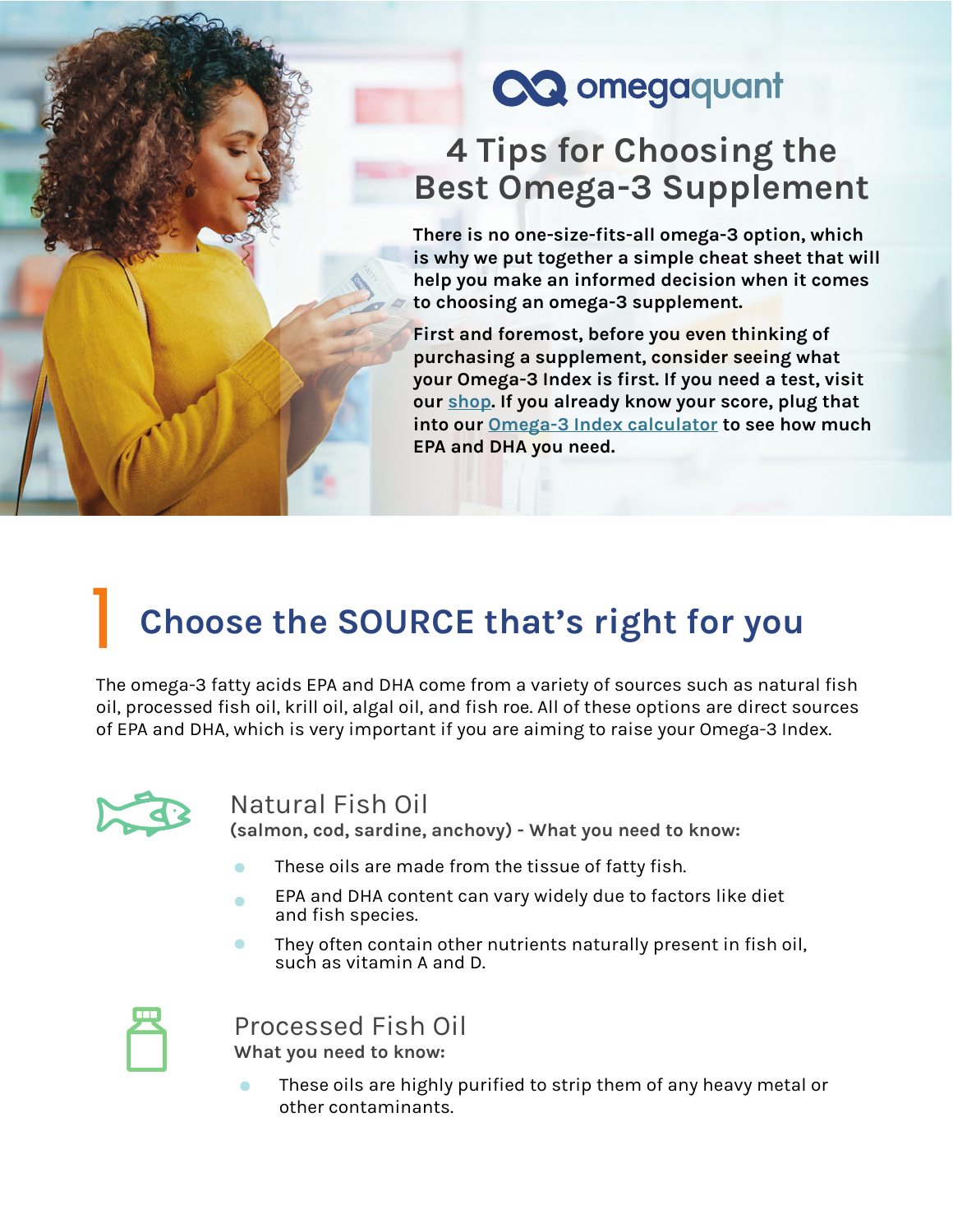- They are often concentrated to yield higher amounts of EPA and  $\bullet$ DHA.
- Most come in the form of ethyl esters, which are not as easily O absorbed by the body.
- $\bullet$ Some companies "re-esterify" these oils (i.e., add triglycerides back in) to make them more bioavailable.



### Krill Oil

**What you need to know:**

- This oil does not come from a fish; it comes from a shrimp-like crustacean called Antarctic krill.
- Generally, the amounts of EPA and DHA in krill oil are lower than  $\bullet$ that found in fish oil.
- The omega-3s in krill oil are bound to phospholipids, which helps  $\bullet$ increase their bioavailability in the body.



#### Algal Oil

**What you need to know:**

- $\bullet$ Algal oil is a great fit for vegans and vegetarians who are often lacking EPA and DHA in their diets.
- Algae is the original omega-3 source for fish and krill.
- Algae can be produced in controlled conditions, which makes it a  $\bullet$ great sustainable omega-3 option.



#### Fish Roe

**What you need to know:**

- The omega-3s EPA and DHA found in fish roe are mostly bound to  $\bullet$ phospholipids.
- Some fish roe has been documented to contain specialized  $\bullet$ pro-resolving mediators (SPMs), which are powerful metabolites of EPA and DHA that help resolve inflammation.
- $\bullet$ Fish roe is a natural by-product of the fishing industry and a sustainable source of EPA and DHA.

## **BOTTOM LINE:**

**OmegaQuant does not have a preference on the source you choose because we believe dose is more important. However, keep in mind that more than 50% of the fat in a capsule should come from EPA/DHA.** 

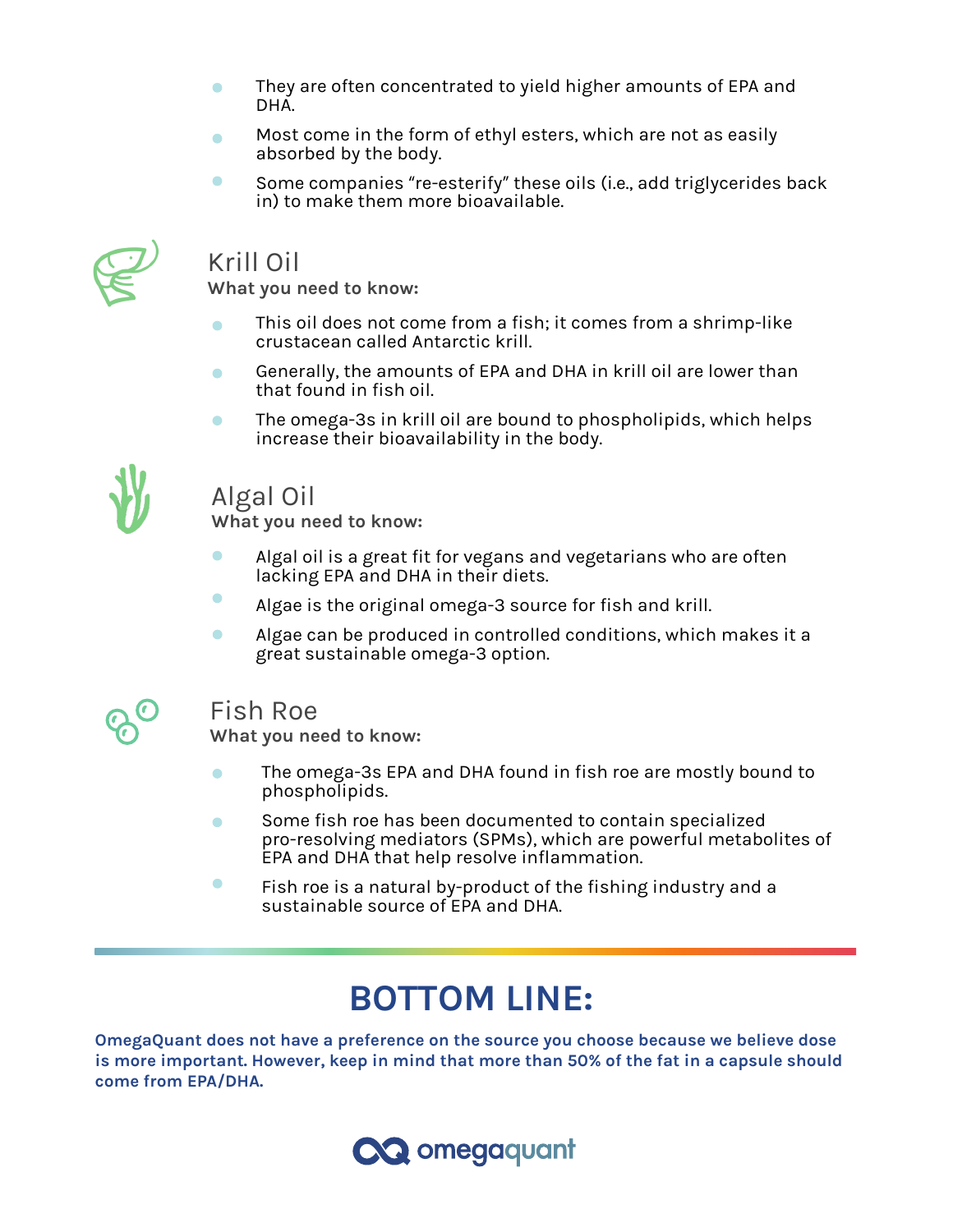# 2 **Choose the AMOUNT that's Right for You**

First and foremost, remember to look at the label of the supplement and add the up the amount of EPA and DHA. Those are the omega-3s that matter most. Recommendations on how much you need vary quite a bit. Most often the recommendations range from 250-1000 mg per day. Emerging research suggests that 1000 mg (1 g) of EPA+DHA is a good daily amount to target. However, to find the dose that's right for you, try using our **[Omega-3 Index calculator](https://omegaquant.com/omega-3-index-calculator/)**.

## **BOTTOM LINE:**

**OmegaQuant believes that dose is very important in that you should be taking enough to get your Omega-3 Index to 8%. How you get to that level could come from a combination of eating fish and taking supplements. Do whatever works best with your lifestyle and dietary preferences.**

# **Choose the FORM that's Right for You** 3

First, let's review the different forms omega-3s can be delivered in:

- $\bullet$ Natural triglycerides
- $\bullet$ Free fatty acids
- $\bullet$ Ethyl esters
- $\bullet$ Re-esterified triglycerides
- $\bullet$ Phospholipids



Why does this matter, you may ask? It has everything to do with their physical-chemical properties and how easily they are digested, absorbed, and incorporated into human tissues.

The different forms and sources of EPA + DHA can help guide your supplement decision. See continuum below :

| Phospholipids          | Re-esterified<br><b>Triglycerides</b> | <b>Free Fatty Acids</b> | Natural<br>Triglycerides | <b>Ethyl Esters</b>   |
|------------------------|---------------------------------------|-------------------------|--------------------------|-----------------------|
| Higher bioavailability |                                       |                         |                          | Lower bioavailability |